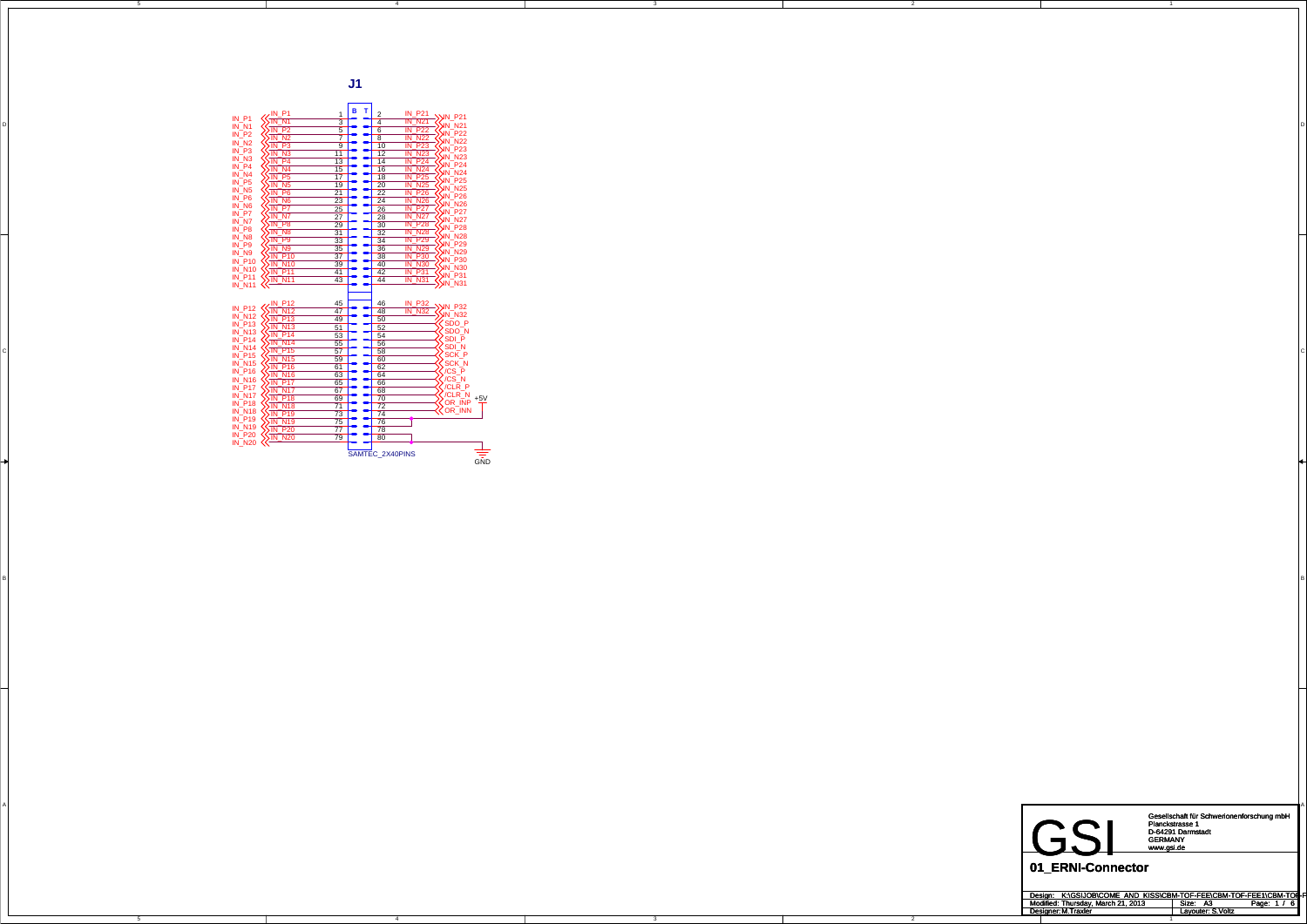3

C

D4<br>SML-P11YT<sub>V</sub>ellow LED\_YELLOW

Design: Modified: Size: / Page: Designer: Layouter: A2 2 6 M.Taxler S.Voltz Thursday, March 21, 2013 K:\GSIJOB\COME\_AND\_KISS\CBM-TOF-FEE\CBM-TOF-FEE1\CBM-TOF-FEE1-NE



1.47kk <del>roman</del> R8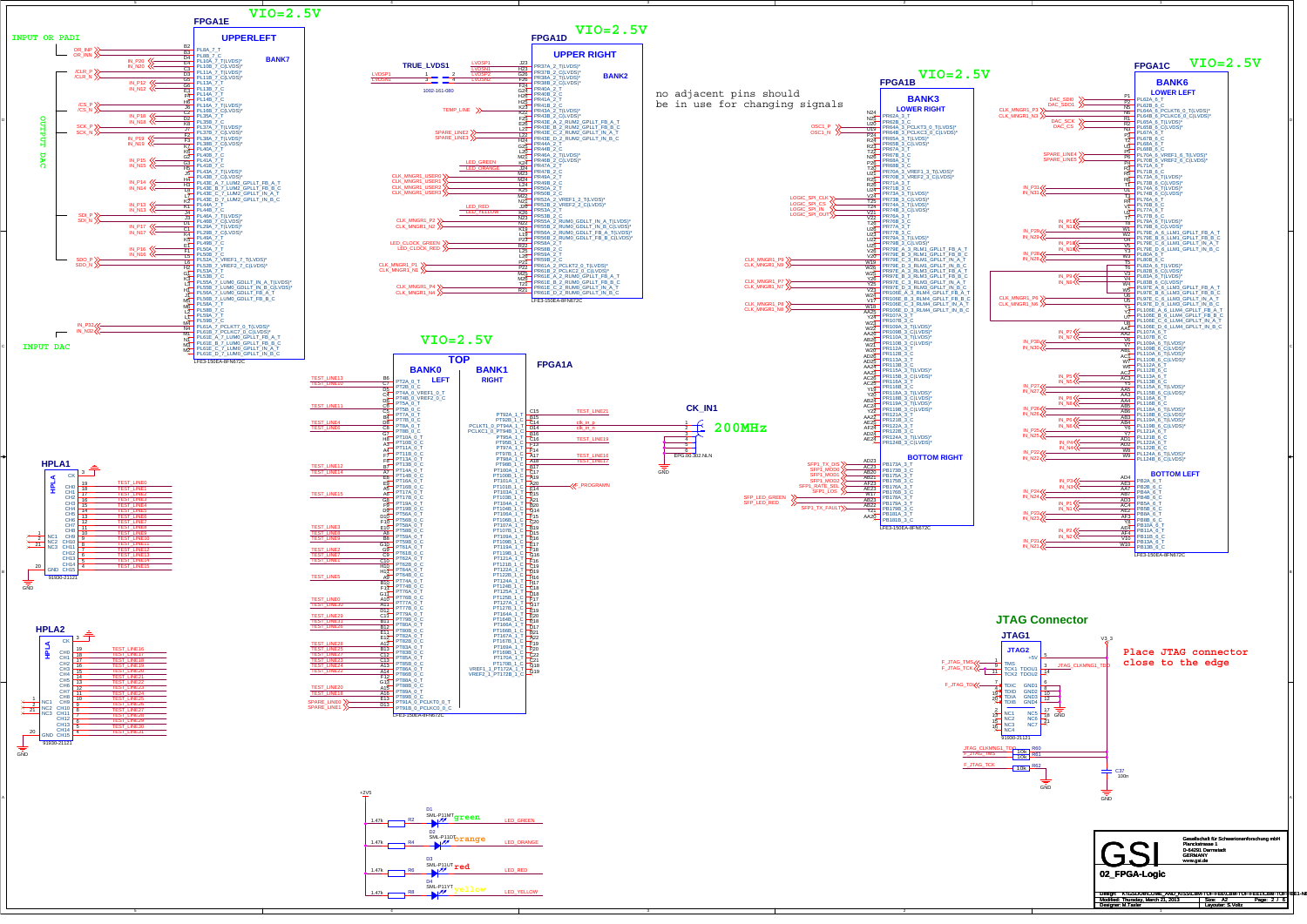4

3

2

C

A



| Design: K:\GSIJOB\COME AND KISS\CBM-TOF-FEE\CBM-TOF-FEE1\CBM-TOF-F |                           |
|--------------------------------------------------------------------|---------------------------|
| Modified: Thursday, March 21, 2013                                 | Page: 3 / 6  <br>Size: A3 |
| Designer: M. Traxler                                               | Lavouter: S.Voltz         |
|                                                                    |                           |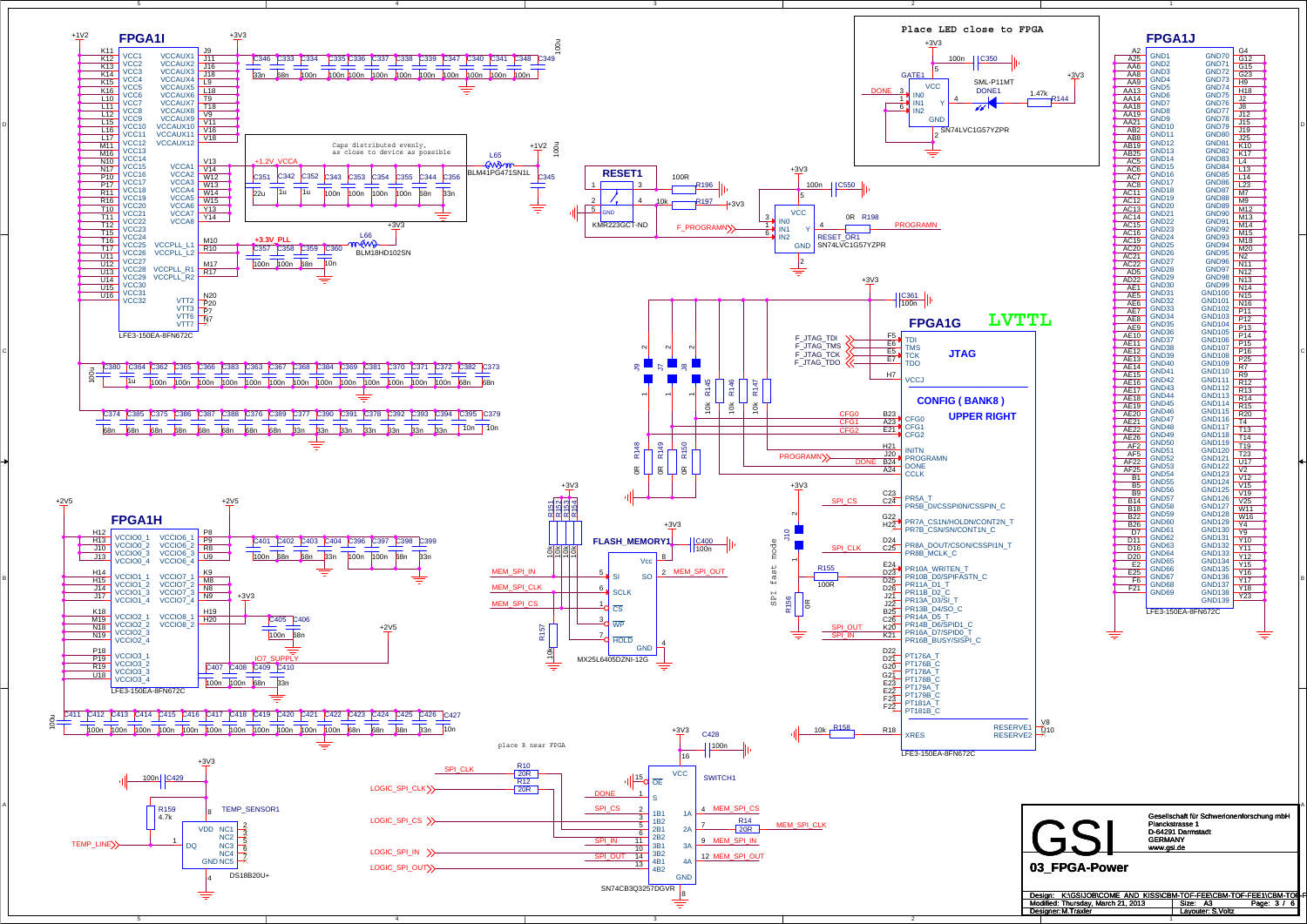4

3

2

2

A



MODDEF0 is grounded by module when inserted

+1V2

+1V2

SFP\_LED\_RED

**K** SFP\_LED\_GREEN

GSI Gesellschaft für Schwerionenforschung mbH Planckstrasse 1 D-64291 Darmstadt GERMANY www.gsi.de

| Design: K:\GSIJOB\COME AND KISS\CBM-TOF-FEE\CBM-TOF-FEE1\CBM-TOF-F |                   |             |
|--------------------------------------------------------------------|-------------------|-------------|
| Modified: Thursday. March 21, 2013                                 | Size: A3          | Page: $4/6$ |
| Designer, M. Traxler                                               | Lavouter: S.Voltz |             |
|                                                                    |                   |             |

**04\_SERDES + SFP**

C439 100u





C441 100u

≐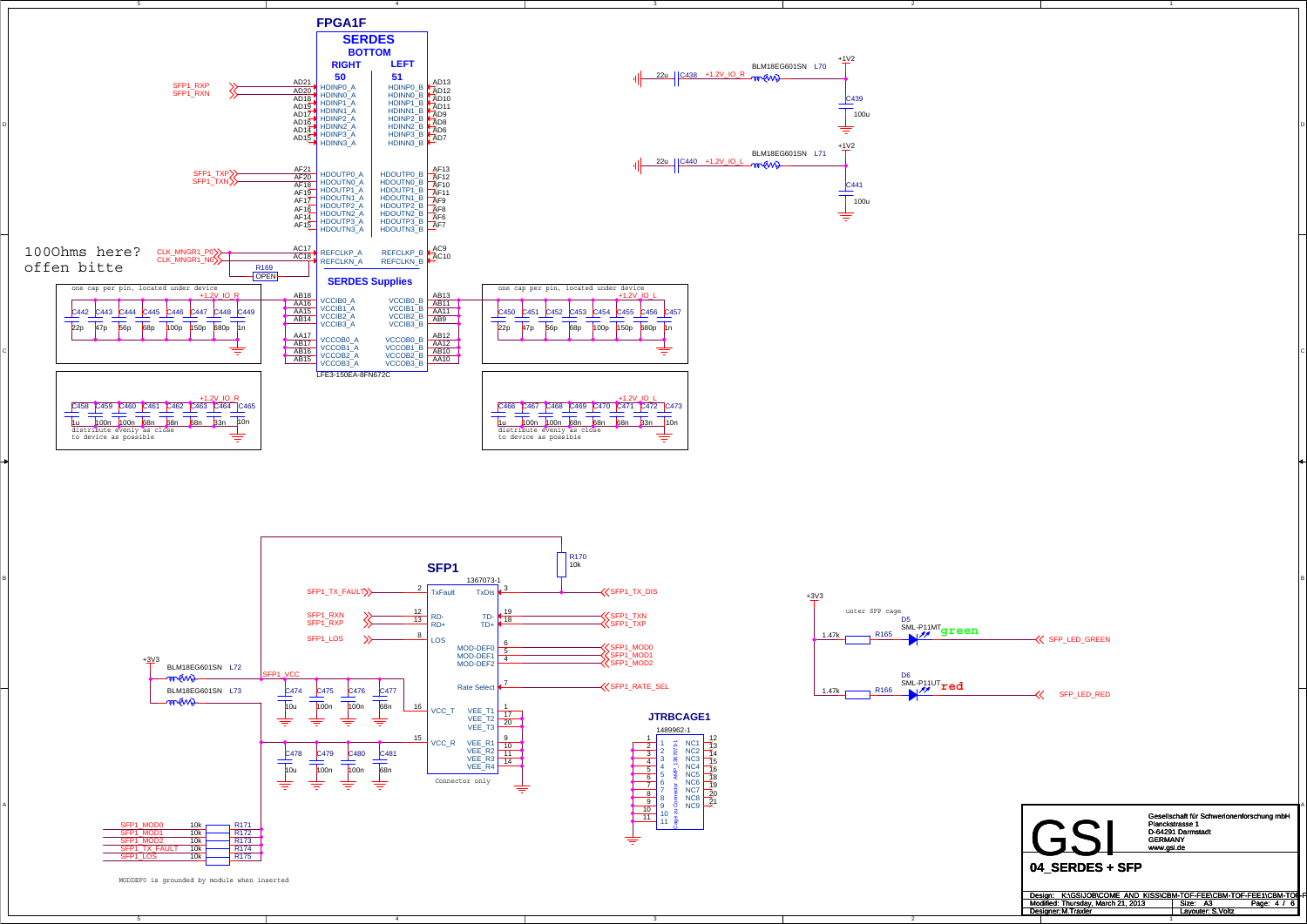5

3

D<br>D

2

C

A





Gesellschaft für Schwerionenforschung mbH Planckstrasse 1 D-64291 Darmstadt GERMANY www.gsi.de

| Design: K:\GSIJOB\COME AND KISS\CBM-TOF-FEE\CBM-TOF-FEE1\CBM-TOF-F |                        |
|--------------------------------------------------------------------|------------------------|
| Modified: Thursday, March 21, 2013                                 | Page: 5 / 6<br>Size A3 |
| Designer: M. Traxler                                               | Lavouter: S.Voltz      |
|                                                                    |                        |